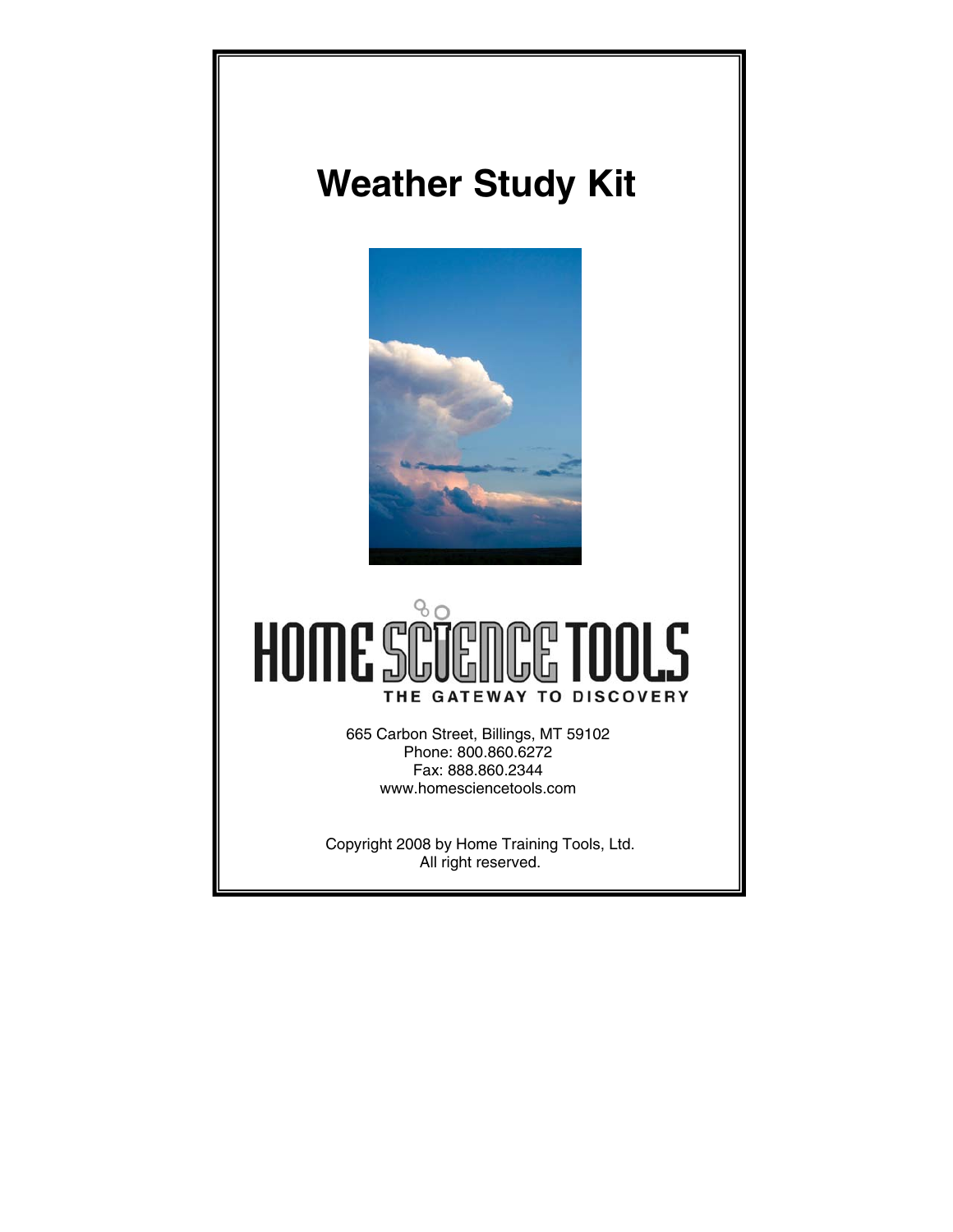# **Table of Contents**

## **Weather Study Kit Contents**

This kit contains the following items:

psychrometer with instructions mini weather station thermometer barometer *Weather Golden Guide* hourly weather observation chart daily weather observation chart relative humidity chart

#### **Introduction**

The science of weather affects all of us every day! Will the game be rained out? Will we have a sunny day for a picnic? Will farmers have enough rain to grow good crops? In many ways, our lives depend on the weather. **Weather** is the condition of the atmosphere at any given point in time. We describe the atmosphere in terms of heat, moisture, wind and pressure.

 The charts and instruments in this kit will help you take measurements and make observations of weather conditions. The data you collect will include temperature, wind speed and direction, humidity, barometric pressure, atmospheric conditions, precipitation, and wind chill. These weather terms will be described in more detail later on.

 The weather observation charts in this kit can be photocopied, allowing you to collect daily observations for several months and hourly observations for several days. After you have collected enough data (several days' or months' worth), you can chart your measurements on graph paper or on the computer to see general trends and patterns of

 $\mathcal{L}$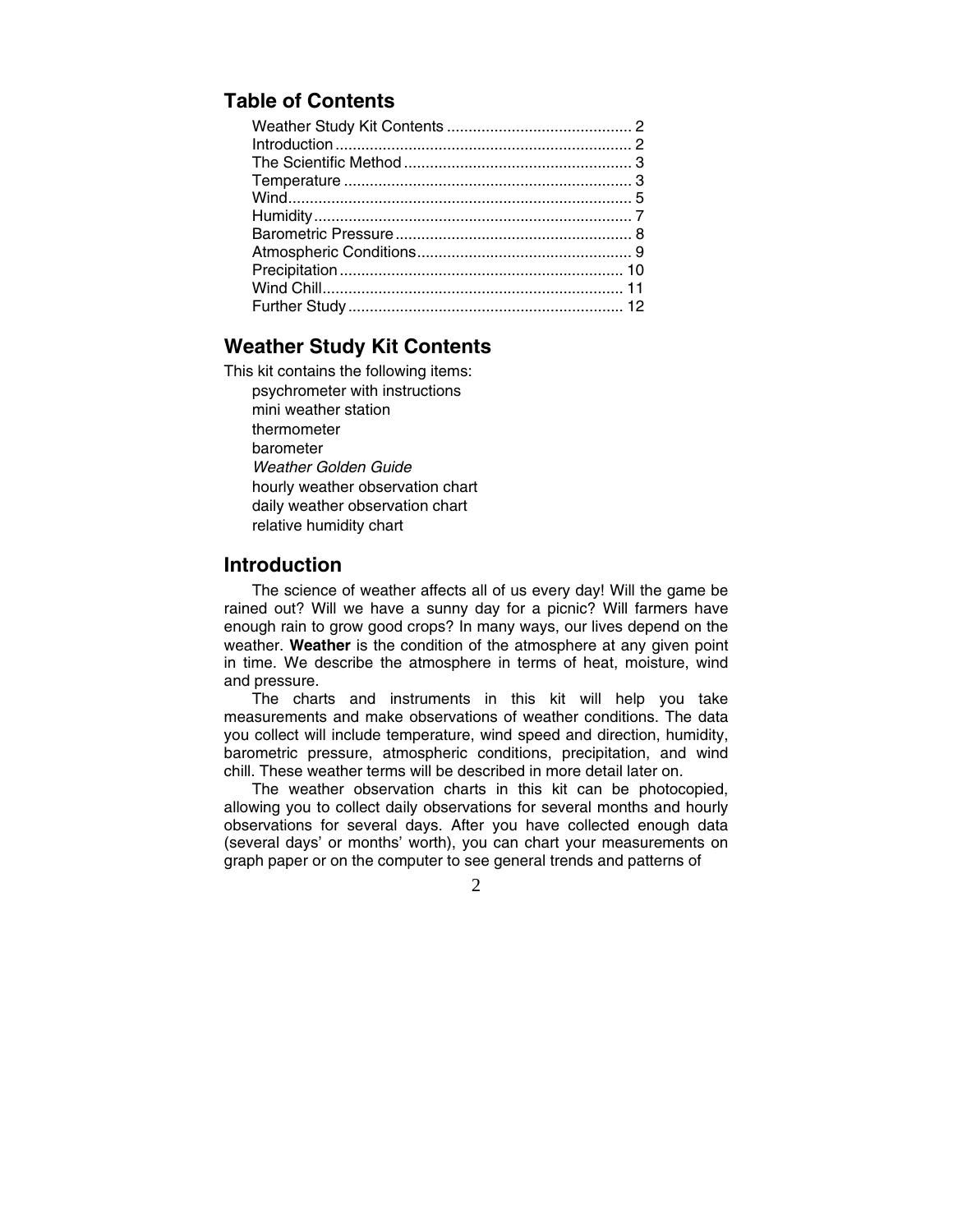weather. Using this information, you can predict or "forecast" the weather in your area.

 Forecasting the weather is not an easy task! What we call "weather" is dependent on many different factors that are interrelated, including global air movements, ocean currents, and the tilt of the earth. The science of weather is called **meteorology**. Meteorologists use weather data to make predictions of future weather events. In this study, you get to make your own predictions using the scientific method.

### **The Scientific Method**

**Science** is discovering and using knowledge about the universe and its governing laws. The **scientific method** is a tool used to acquire and apply this knowledge. You will use the scientific method over and over again in this study to gain knowledge about weather. The scientific method consists of four basic steps. (Sometimes these four steps are expanded to 7-8 more specific steps.)

- 1 **Observing and Gathering Data** Read information and observe facts about weather and be able to describe and summarize what you have learned to your family and friends.
- 2 **Thinking About It/Predicting** Use the information you have collected to make predictions (hypothesize) about future weather events and trends.
- 3 **Experimenting** Conduct experiments to see if what you predicted is actually true. This step will mostly consist of collecting weather data on your weather observation charts.
- 4 **Forming Conclusions** If the weather events turn out as you forecasted, then your predictions were probably based on sound principles of weather. If your predictions are off target, evaluate your data and start again with another hypothesis.

 As you work through this study, the different steps of the scientific process will be identified. This will help you learn and remember them so that you can use this process in other areas of scientific study. As you progress, you will learn to develop more complex data collections and conclusions.

### **Temperature**

#### **Definition**

**Temperature** is a measurement of the heat of the atmosphere. More specifically, temperature is a measurement of the average kinetic energy of the molecules that make up the air in our atmosphere. Air molecules move randomly and the faster this movement is, the "hotter" the air is.

3